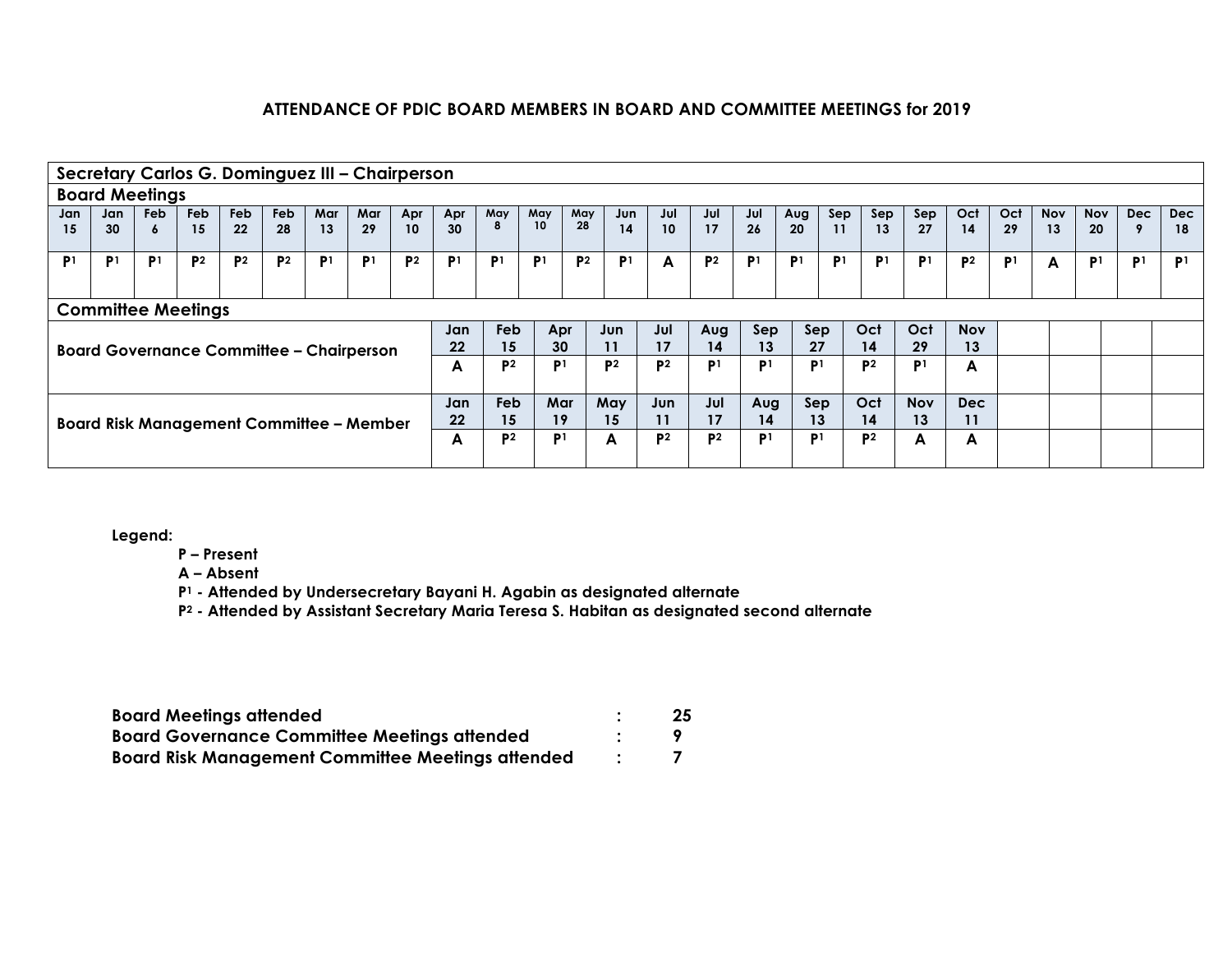|     | President Roberto B. Tan - Vice Chairperson     |            |            |     |            |     |     |     |                 |          |                        |                 |     |                 |     |     |     |     |     |            |            |     |            |            |            |     |
|-----|-------------------------------------------------|------------|------------|-----|------------|-----|-----|-----|-----------------|----------|------------------------|-----------------|-----|-----------------|-----|-----|-----|-----|-----|------------|------------|-----|------------|------------|------------|-----|
|     | <b>Board Meetings</b>                           |            |            |     |            |     |     |     |                 |          |                        |                 |     |                 |     |     |     |     |     |            |            |     |            |            |            |     |
| Jan | Jan                                             | <b>Feb</b> | <b>Feb</b> | Feb | <b>Feb</b> | Mar | Mar | Apr | Apr             | May<br>8 | May<br>10 <sup>°</sup> | May<br>28       | Jun | Jul             | Jul | Jul | Aug | Sep | Sep | Sep        | Oct        | Oct | <b>Nov</b> | <b>Nov</b> | <b>Dec</b> | Dec |
| 15  | 30 <sup>°</sup>                                 | $\bullet$  | 15         | 22  | 28         | 13  | 29  | 10  | 30 <sup>°</sup> |          |                        |                 | 14  | 10 <sup>°</sup> | 17  | 26  | 20  | 11  | 13  | 27         | 14         | 29  | 13         | 20         |            | 18  |
| P   | P                                               | P          | P          | P   | P          | D   | D   | D   | P               | D        | D                      | Þ               | D   | D               | D   | D   | D   | D   |     | Р          |            | P   |            |            | P          | D   |
|     |                                                 |            |            |     |            |     |     |     |                 |          |                        |                 |     |                 |     |     |     |     |     |            |            |     |            |            |            |     |
|     | <b>Committee Meetings</b>                       |            |            |     |            |     |     |     |                 |          |                        |                 |     |                 |     |     |     |     |     |            |            |     |            |            |            |     |
|     |                                                 |            |            |     |            |     |     |     | Jan             | Feb      |                        | Apr             | Jun | Jul             | Aug | Sep | Sep |     | Oct | Oct        | <b>Nov</b> |     |            |            |            |     |
|     | <b>Board Governance Committee - Member</b>      |            |            |     |            |     |     |     | 22              | 15       |                        | 30 <sup>°</sup> | 11  | 17              | 14  | 13  | 27  |     | 14  | 29         | 13         |     |            |            |            |     |
|     |                                                 |            |            |     |            |     |     |     | P               | Þ        | D                      |                 | P   | Þ               | D   | P   | P   |     | D   | D          | Р          |     |            |            |            |     |
|     |                                                 |            |            |     |            |     |     |     |                 |          |                        |                 |     |                 |     |     |     |     |     |            |            |     |            |            |            |     |
|     |                                                 |            |            |     |            |     |     |     | Jan             | Feb      | <b>Mar</b>             |                 | May | Jun             | Jul | Aug | Sep |     | Oct | <b>Nov</b> | <b>Dec</b> |     |            |            |            |     |
|     | <b>Board Risk Management Committee - Member</b> |            |            |     |            |     |     |     | 22              | 15       | 19                     |                 | 15  | 11              | 17  | 14  | 13  |     | 14  | 13         | 11         |     |            |            |            |     |
|     |                                                 |            |            |     |            |     |     |     | Þ               | D        | D                      |                 | Þ   | Þ               | D   | Þ   | Þ   |     | D   | D          | Р          |     |            |            |            |     |
|     |                                                 |            |            |     |            |     |     |     |                 |          |                        |                 |     |                 |     |     |     |     |     |            |            |     |            |            |            |     |

**Legend:**

**P – Present**

| <b>Board Meetings attended</b>                           | 27 |
|----------------------------------------------------------|----|
| <b>Board Governance Committee Meetings attended</b>      | 11 |
| <b>Board Risk Management Committee Meetings attended</b> | 11 |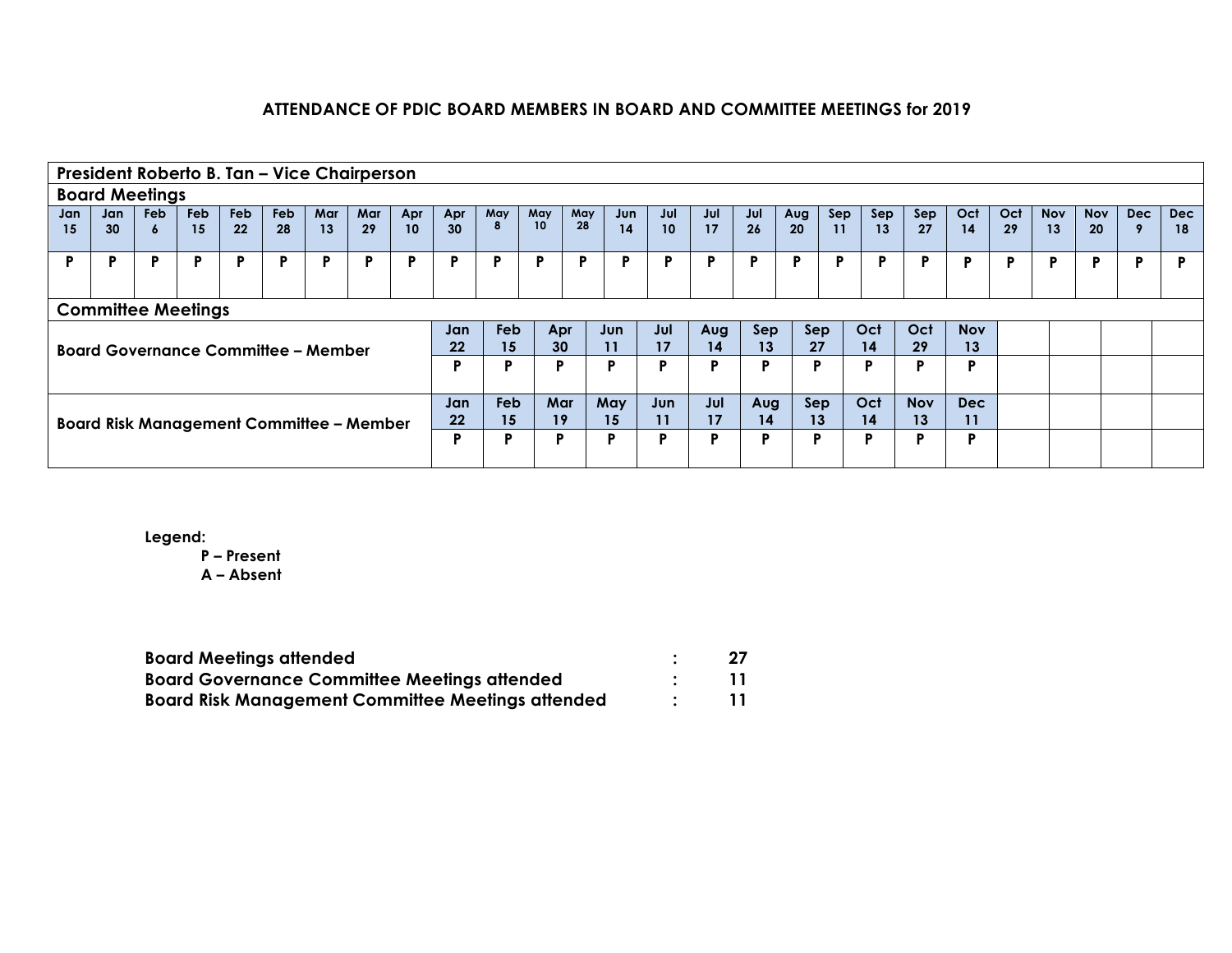|                | <b>BSP Governor</b> (please see Note)                                                                                                                                                                                                                                                                                          |                 |                  |                  |                  |                |           |                |                |                |                  |                |                |                |                |                |                |                |                |                |                |                |                  |                  |                  |                  |
|----------------|--------------------------------------------------------------------------------------------------------------------------------------------------------------------------------------------------------------------------------------------------------------------------------------------------------------------------------|-----------------|------------------|------------------|------------------|----------------|-----------|----------------|----------------|----------------|------------------|----------------|----------------|----------------|----------------|----------------|----------------|----------------|----------------|----------------|----------------|----------------|------------------|------------------|------------------|------------------|
|                | <b>Board Meetings</b>                                                                                                                                                                                                                                                                                                          |                 |                  |                  |                  |                |           |                |                |                |                  |                |                |                |                |                |                |                |                |                |                |                |                  |                  |                  |                  |
| Jan<br>15      | Jan<br>30 <sup>°</sup>                                                                                                                                                                                                                                                                                                         | <b>Feb</b><br>6 | <b>Feb</b><br>15 | <b>Feb</b><br>22 | <b>Feb</b><br>28 | Mar<br>13      | Mar<br>29 | Apr<br>10      | Apr<br>30      | May<br>8       | May<br>10        | May<br>28      | Jun<br>14      | Jul<br>10      | Jul<br>17      | Jul<br>26      | Aug<br>20      | Sep<br>11      | Sep<br>13      | Sep<br>27      | Oct<br>14      | Oct<br>29      | <b>Nov</b><br>13 | <b>Nov</b><br>20 | Dec              | <b>Dec</b><br>18 |
| P <sub>1</sub> | P <sup>1</sup>                                                                                                                                                                                                                                                                                                                 | A               | P <sub>5</sub>   | P <sup>1</sup>   | P <sub>3</sub>   | P <sub>1</sub> | P1        | P <sup>2</sup> | P <sup>3</sup> | P <sub>4</sub> | P <sub>3</sub>   | P <sup>1</sup> | P <sub>5</sub> | P <sub>1</sub> | P <sup>2</sup> | P <sup>1</sup> | P <sup>2</sup> | P <sup>1</sup> | P <sub>3</sub> | P <sup>3</sup> | P <sub>1</sub> | P <sup>2</sup> | P <sub>3</sub>   | P <sub>2</sub>   | P <sub>1</sub>   | P <sub>5</sub>   |
|                |                                                                                                                                                                                                                                                                                                                                |                 |                  |                  |                  |                |           |                |                |                |                  |                |                |                |                |                |                |                |                |                |                |                |                  |                  |                  |                  |
|                | <b>Committee Meetings</b><br>Oct<br><b>Feb</b><br>Jul<br>Oct<br><b>Nov</b><br>Apr<br>Jun<br>Sep<br>Sep<br>Jan<br>Aug<br>30<br>17<br>13<br>27<br>29<br>13<br>22<br>15<br>11<br>14<br>14<br><b>Board Governance Committee - Member</b><br>P <sub>3</sub><br>P <sub>5</sub><br>P <sub>2</sub><br>P <sup>2</sup><br>P <sub>3</sub> |                 |                  |                  |                  |                |           |                |                |                |                  |                |                |                |                |                |                |                |                |                |                |                |                  |                  |                  |                  |
|                |                                                                                                                                                                                                                                                                                                                                |                 |                  |                  |                  |                |           |                | P <sub>5</sub> |                |                  |                | P <sup>1</sup> |                |                | P <sup>3</sup> |                |                | A              | P <sup>2</sup> | P <sub>3</sub> |                |                  |                  |                  |                  |
|                |                                                                                                                                                                                                                                                                                                                                |                 |                  |                  |                  |                |           |                | Jan            | <b>Feb</b>     | Mar              |                | May            | Jun            | Jul            | Aug            | Sep            |                | Oct            | <b>Nov</b>     | <b>Dec</b>     |                |                  |                  |                  |                  |
|                | <b>Board Risk Management Committee - Member</b>                                                                                                                                                                                                                                                                                |                 |                  |                  |                  |                |           |                | 22             | 15             | 19               |                | 15             | 11             | 17             | 14             | 13             |                | 14             | 13             | 11             |                |                  |                  |                  |                  |
|                |                                                                                                                                                                                                                                                                                                                                |                 |                  |                  |                  |                |           |                | P <sub>5</sub> | <b>P5</b>      | <b>P2</b>        |                | P <sub>2</sub> | P <sub>1</sub> | P <sub>2</sub> | P <sub>2</sub> | P <sub>3</sub> |                | P <sub>1</sub> | P <sub>3</sub> | P <sup>2</sup> |                |                  |                  |                  |                  |
|                | <b>Board Audit Committee - Member</b>                                                                                                                                                                                                                                                                                          |                 |                  |                  |                  |                |           |                | Jan<br>$22 \,$ | Feb<br>6       | <b>Feb</b><br>15 |                | Mar<br>19      | Apr<br>30      | May<br>15      | May<br>28      | Jun<br>11      |                | Jul<br>17      | Aug<br>14      | Sep<br>13      | Oct<br>14      | Oct<br>29        |                  | <b>Nov</b><br>13 | <b>Dec</b><br>11 |
|                |                                                                                                                                                                                                                                                                                                                                |                 |                  |                  |                  |                |           |                | P <sub>5</sub> | A              | P <sub>2</sub>   |                | <b>P2</b>      | P <sub>3</sub> | P <sub>2</sub> | P <sub>1</sub> | P <sub>1</sub> |                | P <sub>2</sub> | P <sub>2</sub> | P <sub>3</sub> | A              | P <sup>2</sup>   |                  | P <sub>3</sub>   | D <sub>2</sub>   |

**Legend:**

**P – Present A – Absent** **Authorized BSP Representative:**

**P1 - Governor Chuchi G. Fonacier (designated alternate)**

**P2 - Managing Director Rosalinda S. Dumaliang** 

**P3 - Assistant Governor Restituto C. Cruz** 

**P4 - Managing Director Lyn I. Javier** 

**P5 - Managing Director Arifa A. Ala** 

**Note:**

**BSP Governor: Governor Nestor E. Espenilla, Jr. (until 23 February 2019) Officer-in-Charge Maria Almasara Cyd N. Tuaño-Amador Governor Benjamin E. Diokno (from 6 March 2019)**

| <b>Board Meetings attended</b>                           | 26 |
|----------------------------------------------------------|----|
| <b>Board Governance Committee Meetings attended</b>      | 10 |
| <b>Board Risk Management Committee Meetings attended</b> | 11 |
| <b>Board Audit Meetings attended</b>                     | 13 |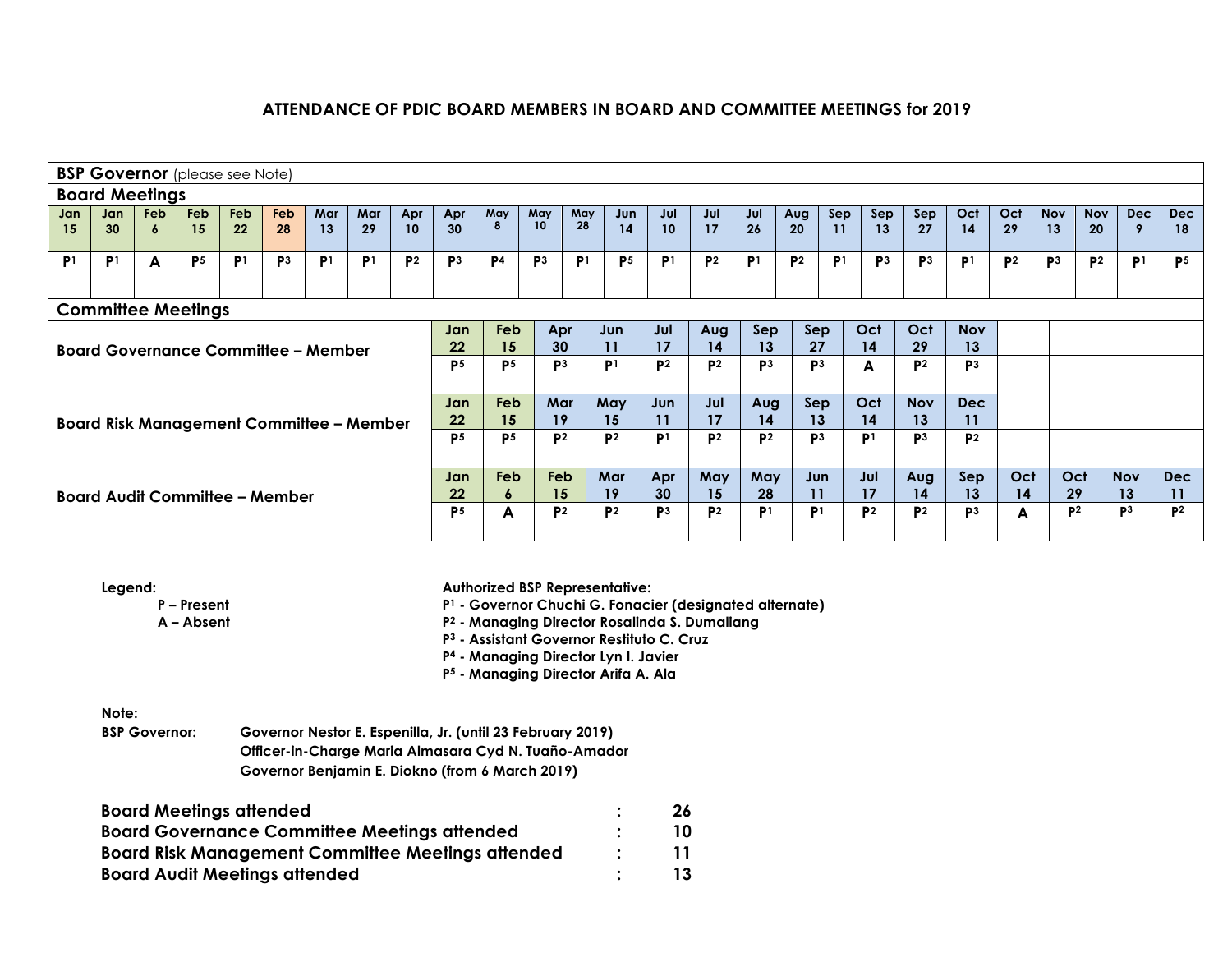|           | Director Rogelio M. Guadalquiver                                                                                                                                                                 |            |            |                  |                  |     |     |     |           |                     |           |           |           |     |     |           |     |     |     |            |            |     |            |            |            |            |
|-----------|--------------------------------------------------------------------------------------------------------------------------------------------------------------------------------------------------|------------|------------|------------------|------------------|-----|-----|-----|-----------|---------------------|-----------|-----------|-----------|-----|-----|-----------|-----|-----|-----|------------|------------|-----|------------|------------|------------|------------|
|           | <b>Board Meetings</b>                                                                                                                                                                            |            |            |                  |                  |     |     |     |           |                     |           |           |           |     |     |           |     |     |     |            |            |     |            |            |            |            |
| Jan<br>15 | Jan<br>30                                                                                                                                                                                        | <b>Feb</b> | <b>Feb</b> | <b>Feb</b><br>22 | <b>Feb</b><br>28 | Mar | Mar | Apr | Apr<br>30 | May<br>8            | May<br>10 | May<br>28 | Jun<br>14 | Jul | Jul | Jul<br>26 | Aug | Sep | Sep | Sep<br>27  | Oct        | Oct | <b>Nov</b> | <b>Nov</b> | Dec        | Dec        |
|           |                                                                                                                                                                                                  | 6          | 15         |                  |                  | 13  | 29  | 10  |           |                     |           |           |           | 10  | 17  |           | 20  | 11  | 13  |            | 14         | 29  | 13         | 20         | -9         | 18         |
| P         | P                                                                                                                                                                                                | P          | P          | P                | P                | P   | P   | P   | P         | P                   | P         | P         | D         | D   | D   | Þ         | P   | P   | P   | P          | P          | P   | P          | P          | P          | Þ          |
|           |                                                                                                                                                                                                  |            |            |                  |                  |     |     |     |           |                     |           |           |           |     |     |           |     |     |     |            |            |     |            |            |            |            |
|           | <b>Committee Meetings</b>                                                                                                                                                                        |            |            |                  |                  |     |     |     |           |                     |           |           |           |     |     |           |     |     |     |            |            |     |            |            |            |            |
|           | Feb<br>Oct<br>Sep<br>Oct<br><b>Nov</b><br>Jun<br>Jul<br>Sep<br>Jan<br>Apr<br>Aug<br>22<br>15<br>30<br>27<br>29<br>13<br>11<br>17<br>14<br>13<br>14<br><b>Board Governance Committee - Member</b> |            |            |                  |                  |     |     |     |           |                     |           |           |           |     |     |           |     |     |     |            |            |     |            |            |            |            |
|           |                                                                                                                                                                                                  |            |            |                  |                  |     |     |     |           |                     |           |           |           |     |     |           |     |     |     |            |            |     |            |            |            |            |
|           |                                                                                                                                                                                                  |            |            |                  |                  |     |     |     | Þ         | P                   | D         |           | P         | P   | P   | P         | P   |     | P   | P          | P          |     |            |            |            |            |
|           |                                                                                                                                                                                                  |            |            |                  |                  |     |     |     | Jan       | <b>Feb</b>          | Mar       |           | May       | Jun | Jul | Aug       | Sep |     | Oct | <b>Nov</b> | <b>Dec</b> |     |            |            |            |            |
|           | <b>Board Risk Management Committee - Member</b>                                                                                                                                                  |            |            |                  |                  |     |     |     | 22        | 15                  | 19        |           | 15        | 11  | 17  | 14        | 13  |     | 14  | 13         | 11         |     |            |            |            |            |
|           |                                                                                                                                                                                                  |            |            |                  |                  |     |     |     | P         | P                   | D         |           | P         | P   | P   | P         | P   |     | P   | P          | P          |     |            |            |            |            |
|           |                                                                                                                                                                                                  |            |            |                  |                  |     |     |     | Jan       | <b>Feb</b>          | Feb       |           | Mar       | Apr | May | May       | Jun |     | Jul | Aug        | Sep        | Oct | Oct        |            | <b>Nov</b> | <b>Dec</b> |
|           | <b>Board Audit Committee - Chairperson</b>                                                                                                                                                       |            |            |                  |                  |     |     |     | 22        | $\ddot{\mathbf{6}}$ | 15        |           | 19        | 30  | 15  | 28        | 11  |     | 17  | 14         | 13         | 14  | 29         |            | 13         | 11         |
|           |                                                                                                                                                                                                  |            |            |                  |                  |     |     |     | P         | P                   | D         |           | P         | P   | D   | P         | P   |     | P   | P          | P          | Þ   | P          |            | P          | D          |
|           |                                                                                                                                                                                                  |            |            |                  |                  |     |     |     |           |                     |           |           |           |     |     |           |     |     |     |            |            |     |            |            |            |            |

**Legend:**

**P – Present**

| <b>Board Meetings attended</b>                           | 27 |
|----------------------------------------------------------|----|
| <b>Board Governance Committee Meetings attended</b>      | 11 |
| <b>Board Risk Management Committee Meetings attended</b> | 11 |
| <b>Board Audit Meetings attended</b>                     | 15 |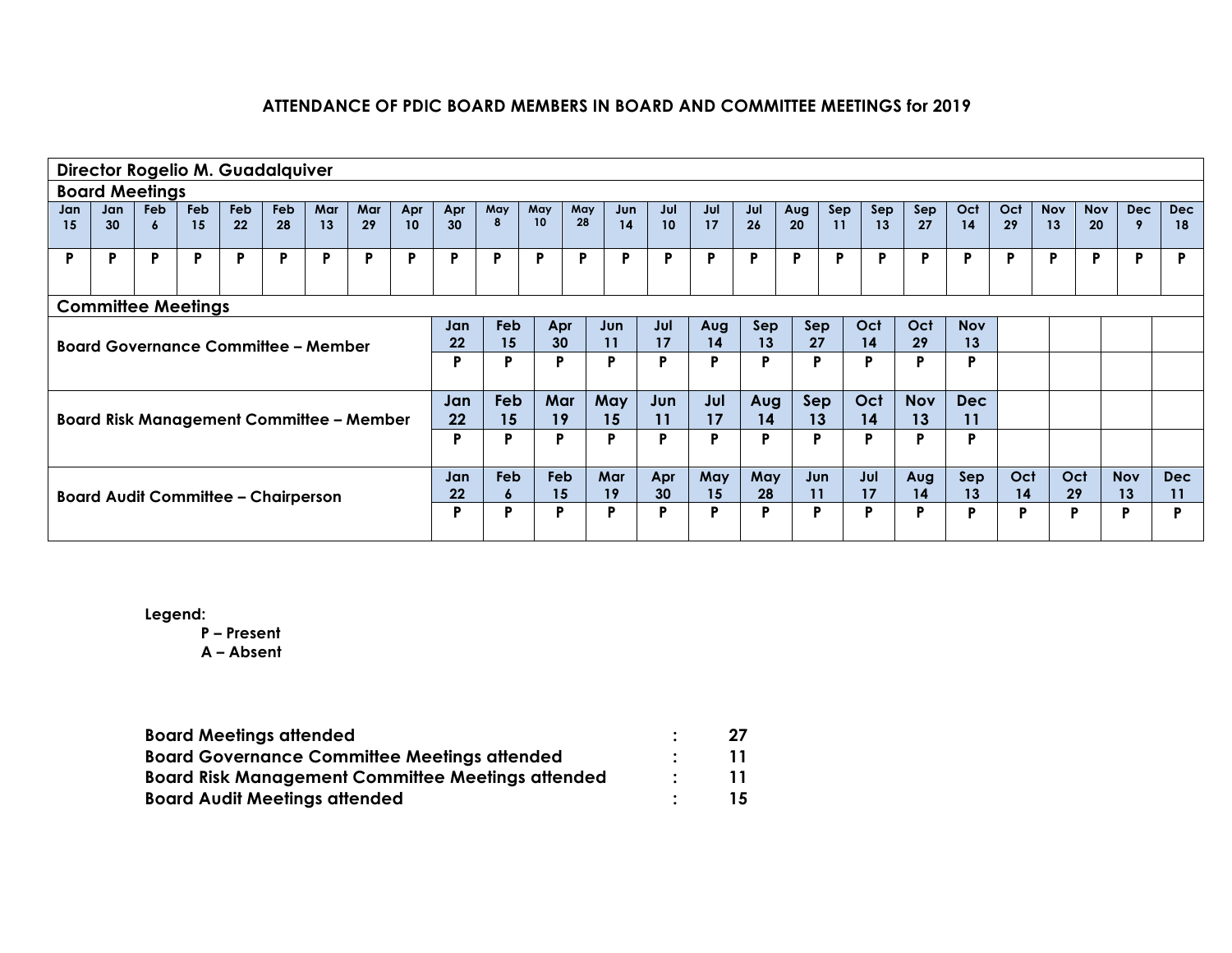|           | Director Eduardo M. Pangan                                                                                                                                                                                                    |          |                  |           |                                       |           |           |           |           |          |           |           |           |           |           |           |           |           |           |            |           |           |                  |                  |                  |                  |
|-----------|-------------------------------------------------------------------------------------------------------------------------------------------------------------------------------------------------------------------------------|----------|------------------|-----------|---------------------------------------|-----------|-----------|-----------|-----------|----------|-----------|-----------|-----------|-----------|-----------|-----------|-----------|-----------|-----------|------------|-----------|-----------|------------------|------------------|------------------|------------------|
|           | <b>Board Meetings</b>                                                                                                                                                                                                         |          |                  |           |                                       |           |           |           |           |          |           |           |           |           |           |           |           |           |           |            |           |           |                  |                  |                  |                  |
| Jan<br>15 | Jan<br>30 <sup>°</sup>                                                                                                                                                                                                        | Feb<br>6 | <b>Feb</b><br>15 | Feb<br>22 | Feb<br>28                             | Mar<br>13 | Mar<br>29 | Apr<br>10 | Apr<br>30 | May<br>8 | May<br>10 | May<br>28 | Jun<br>14 | Jul<br>10 | Jul<br>17 | Jul<br>26 | Aug<br>20 | Sep<br>11 | Sep<br>13 | Sep<br>27  | Oct<br>14 | Oct<br>29 | <b>Nov</b><br>13 | <b>Nov</b><br>20 | <b>Dec</b><br>9  | <b>Dec</b><br>18 |
| P         | P                                                                                                                                                                                                                             | P        | P                | P         | P                                     | P         | P         | P         | P         | Þ        | D         | P         | P         | P         | P         | P         | P         | P         | P         | P          | P         | P         | P                | P                | P                | Þ                |
|           |                                                                                                                                                                                                                               |          |                  |           |                                       |           |           |           |           |          |           |           |           |           |           |           |           |           |           |            |           |           |                  |                  |                  |                  |
|           | <b>Committee Meetings</b><br>Feb<br>Oct<br>Jul<br>Oct<br><b>Nov</b><br>Jun<br>Sep<br>Sep<br>Jan<br>Apr<br>Aug<br>13<br>15<br>30<br>11<br>17<br>27<br>29<br>13<br>22<br>14<br>14<br><b>Board Governance Committee - Member</b> |          |                  |           |                                       |           |           |           |           |          |           |           |           |           |           |           |           |           |           |            |           |           |                  |                  |                  |                  |
|           |                                                                                                                                                                                                                               |          |                  |           |                                       |           |           |           | P         | P        | P         |           | P         | P         | D         | A         | P         |           | P         | P          | P         |           |                  |                  |                  |                  |
|           |                                                                                                                                                                                                                               |          |                  |           |                                       |           |           |           | Jan       | Feb      | Mar       |           | May       | Jun       | Jul       | Aug       | Sep       |           | Oct       | <b>Nov</b> | Dec       |           |                  |                  |                  |                  |
| Board     |                                                                                                                                                                                                                               | Risk     | Management       |           |                                       | Committee |           | $\sim$    | 22        | 15       | 19        |           | 15        | 11        | 17        | 14        | 13        |           | 14        | 13         | 11        |           |                  |                  |                  |                  |
|           | Chairperson                                                                                                                                                                                                                   |          |                  |           |                                       |           |           |           | P         | P        | P         |           | P         | P         | D         | P         | P         |           | P         | P          | P         |           |                  |                  |                  |                  |
|           |                                                                                                                                                                                                                               |          |                  |           | <b>Board Audit Committee - Member</b> |           |           |           | Jan<br>22 | Feb<br>6 | Feb<br>15 |           | Mar<br>19 | Apr<br>30 | May<br>15 | May<br>28 | Jun<br>11 |           | Jul<br>17 | Aug<br>14  | Sep<br>13 | Oct<br>14 | Oct<br>29        |                  | <b>Nov</b><br>13 | <b>Dec</b><br>11 |
|           |                                                                                                                                                                                                                               |          |                  |           |                                       |           |           |           | P         | P        | P         |           | P         | P         | D         | P         | P         |           | P         | P          | A         | P         | Þ                |                  | P                | D                |

**Legend:**

**P – Present**

| <b>Board Meetings attended</b>                           | 27 |
|----------------------------------------------------------|----|
| <b>Board Governance Committee Meetings attended</b>      | 10 |
| <b>Board Risk Management Committee Meetings attended</b> | 11 |
| <b>Board Audit Meetings attended</b>                     | 14 |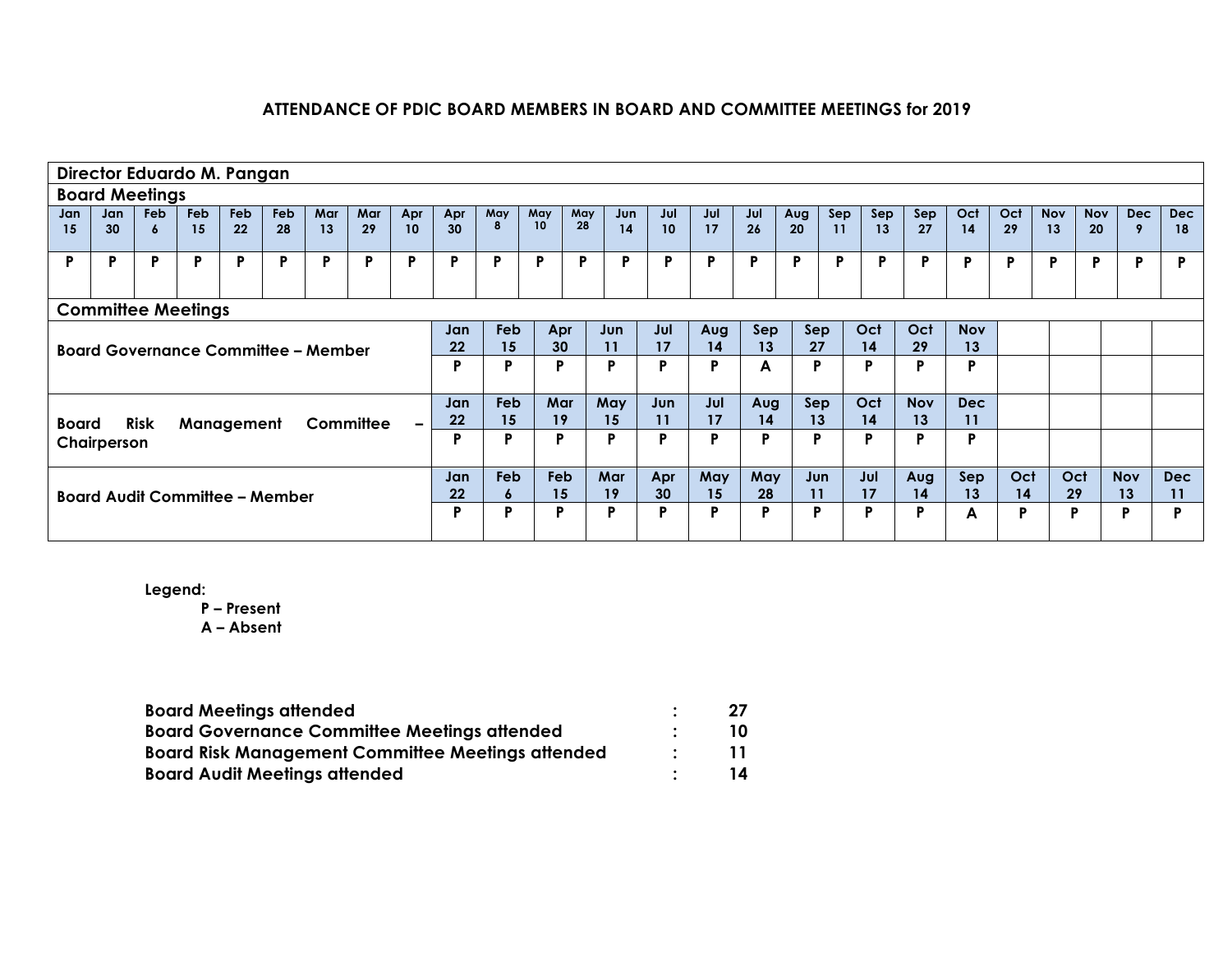|           | Director Anita Linda R. Aquino                                                                                                                                                                                                             |          |                  |                  |                  |           |           |           |           |                 |           |           |           |           |           |           |           |           |           |            |            |           |                  |                  |                  |                  |
|-----------|--------------------------------------------------------------------------------------------------------------------------------------------------------------------------------------------------------------------------------------------|----------|------------------|------------------|------------------|-----------|-----------|-----------|-----------|-----------------|-----------|-----------|-----------|-----------|-----------|-----------|-----------|-----------|-----------|------------|------------|-----------|------------------|------------------|------------------|------------------|
|           | <b>Board Meetings</b>                                                                                                                                                                                                                      |          |                  |                  |                  |           |           |           |           |                 |           |           |           |           |           |           |           |           |           |            |            |           |                  |                  |                  |                  |
| Jan<br>15 | Jan<br>30                                                                                                                                                                                                                                  | Feb<br>6 | <b>Feb</b><br>15 | <b>Feb</b><br>22 | <b>Feb</b><br>28 | Mar<br>13 | Mar<br>29 | Apr<br>10 | Apr<br>30 | May<br>8        | May<br>10 | May<br>28 | Jun<br>14 | Jul<br>10 | Jul<br>17 | Jul<br>26 | Aug<br>20 | Sep<br>11 | Sep<br>13 | Sep<br>27  | Oct<br>14  | Oct<br>29 | <b>Nov</b><br>13 | <b>Nov</b><br>20 | Dec<br>-9        | <b>Dec</b><br>18 |
| P         | P                                                                                                                                                                                                                                          | P        | P                | P                | P                | Þ         | D         | Þ         | P         | D               | D         | P         | D         | P         | P         | P         | P         | P         | P         | Þ          | P          | P         | P                | P                | Þ                | Þ                |
|           |                                                                                                                                                                                                                                            |          |                  |                  |                  |           |           |           |           |                 |           |           |           |           |           |           |           |           |           |            |            |           |                  |                  |                  |                  |
|           | <b>Committee Meetings</b><br><b>Feb</b><br>Oct<br>Jun<br>Jul<br>Sep<br>Oct<br><b>Nov</b><br>Apr<br>Sep<br>Jan<br>Aug<br>13<br>29<br>22<br>15<br>30 <sup>°</sup><br>17<br>14<br>27<br>14<br>13<br>11<br><b>Board Governance Committee -</b> |          |                  |                  |                  |           |           |           |           |                 |           |           |           |           |           |           |           |           |           |            |            |           |                  |                  |                  |                  |
|           | <b>Vice Chairperson</b>                                                                                                                                                                                                                    |          |                  |                  |                  |           |           |           | P         | D               | P         |           | P         | P         | P         | A         | P         |           | D         | P          | P          |           |                  |                  |                  |                  |
|           |                                                                                                                                                                                                                                            |          |                  |                  |                  |           |           |           | Jan       | <b>Feb</b>      | Mar       |           | May       | Jun       | Jul       | Aug       | Sep       |           | Oct       | <b>Nov</b> | <b>Dec</b> |           |                  |                  |                  |                  |
|           | <b>Board Risk Management Committee -</b>                                                                                                                                                                                                   |          |                  |                  |                  |           |           |           | 22        | 15              | 19        |           | 15        | 11        | 17        | 14        | 13        |           | 14        | 13         | 11         |           |                  |                  |                  |                  |
|           | <b>Vice Chairperson</b>                                                                                                                                                                                                                    |          |                  |                  |                  |           |           |           | P         | n               | P         |           | P         | P         | P         | P         | P         |           | D         | P          | P          |           |                  |                  |                  |                  |
|           | <b>Board Audit Committee - Member</b>                                                                                                                                                                                                      |          |                  |                  |                  |           |           |           | Jan<br>22 | <b>Feb</b><br>6 | Feb<br>15 |           | Mar<br>19 | Apr<br>30 | May<br>15 | May<br>28 | Jun<br>11 |           | Jul<br>17 | Aug<br>14  | Sep<br>13  | Oct<br>14 | Oct<br>29        |                  | <b>Nov</b><br>13 | <b>Dec</b><br>11 |
|           |                                                                                                                                                                                                                                            |          |                  |                  |                  |           |           |           | P         | D               | P         |           | P         | P         | P         | A         | P         |           | P         | P          | A          | A         | A                |                  | P                | D                |

**Legend:**

**P – Present**

| <b>Board Meetings attended</b>                           | 27 |
|----------------------------------------------------------|----|
| <b>Board Governance Committee Meetings attended</b>      | 10 |
| <b>Board Risk Management Committee Meetings attended</b> | 11 |
| <b>Board Audit Meetings attended</b>                     | 11 |